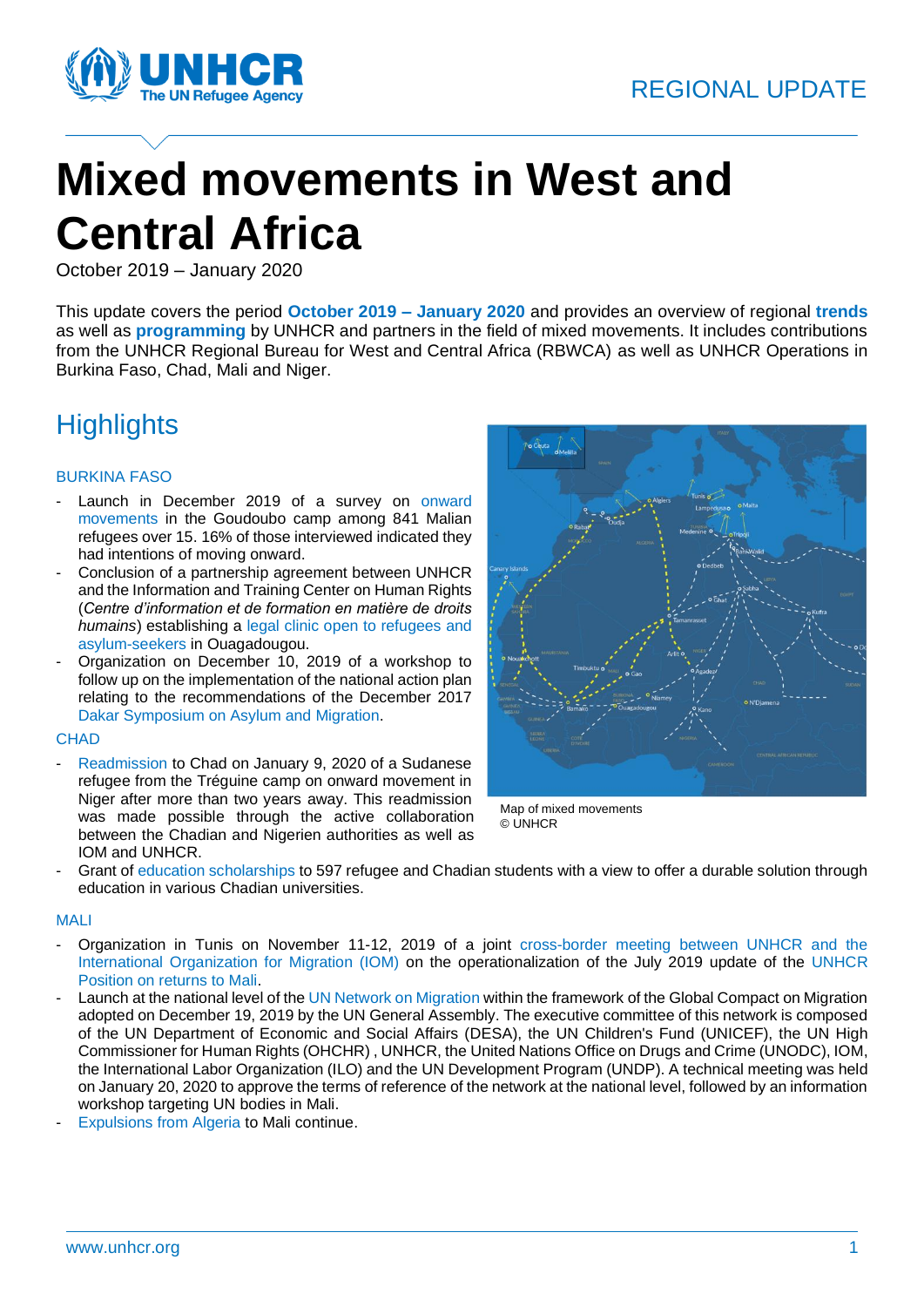#### NIGER

- Registration by the Regional Directorate for Civil Status, Migration and Refugees (*Direction régionale de l'état civil, de la migration et des réfugiés*, DREC-M-R) on November 29, 2019 of 1,594 individuals, a flow mainly composed of Sudanese nationals fleeing Libya and in need of international protection, including unaccompanied or separated children.
- Organization in Bamako, on November 28-29, 2019 of a tripartite technical meeting on the voluntary repatriation of Malian refugees from Niger. This meeting brought together representatives of the Malian and Nigerien governments as well of the UNHCR Operations in Mali and Niger.
- Participation in Tunis, on December 9-10, 2019, to a joint meeting between UNHCR and IOM on solutions and alternatives to save lives in Libya. Resettlement in November 2019 of 2,182 people



In the humanitarian center, in Agadez, Niger (2019) © UNHCR/John Wendle

- evacuated from Libya in the context of the Emergency Transit Evacuation (ETM) out of a total of 2,956.
- Departure to Italy on November 5, 2019 of 108 people via complementary pathways for admission to third countries. Expulsions from Algeria to Niger continue.

Operational context

#### BURKINA FASO

Security challenges increase and attacks targeting the Defence and Security Forces (*Forces de défense et de sécurité*), state agents and civilian populations continue. At the end of January 2020, more than 600,000 persons were internally displaced, a number on the rise. Internally displaced persons (IDPs) tend to move towards the South-West of the country, an area now affected by attacks from unidentified armed groups. In November 2019, in the Cascades region, the Yendere border police station, located on the border with Côte d'Ivoire, was the target of an attack, as well as the kidnapping of four individuals. Political context is also impacted by the preparations for the November 2020 presidential elections. Electoral enrolment is underway and should be completed by the end of March 2020.

As part of a project between UNHCR and the Danish Refugee Council, 279 people, including 158 men, 44 women and 77 children, were screened in transit centres and *listening points* located in the Sahel, Hauts-Bassins and Cascades regions in November and December 2019. The most common nationalities were Burkina Faso, Côte d'Ivoire, Senegal, The Gambia, Guinea, Sierra Leone and Cameroon. 103 persons with specific needs were identified and referred to social services and transit centres. More and more IDPs are identified (14% of those interviewed).

In the context of the collection and analysis of trends conducted by the [Mixed Migration Center](http://www.mixedmigration.org/regions/west-africa/) and its Mixed Migration [Monitoring Mechanism \(4Mi\),](http://www.mixedmigration.org/regions/west-africa/) 1,894 people on the move, including 65% of women, were interviewed from January to December 2019 in bus stations and border posts in Bobo Dioulasso, Dori and Kantchari. Most common nationalities include Burkina Faso, Mali, Niger, Côte d'Ivoire and Mauritania. The main destinations mentioned were Europe, the United States, Libya and Morocco.

#### **CHAD**

The state of emergency declared by the Chadian authorities on August 20, 2019 in the three provinces of Ouaddaï, Sila and Tibesti came to an end on January 25, 2020. These exceptional measures resulted in the restriction of movements of populations and were adopted to put an end to recurring inter-community clashes, which have caused dozens of deaths in these three provinces of eastern and northern Chad.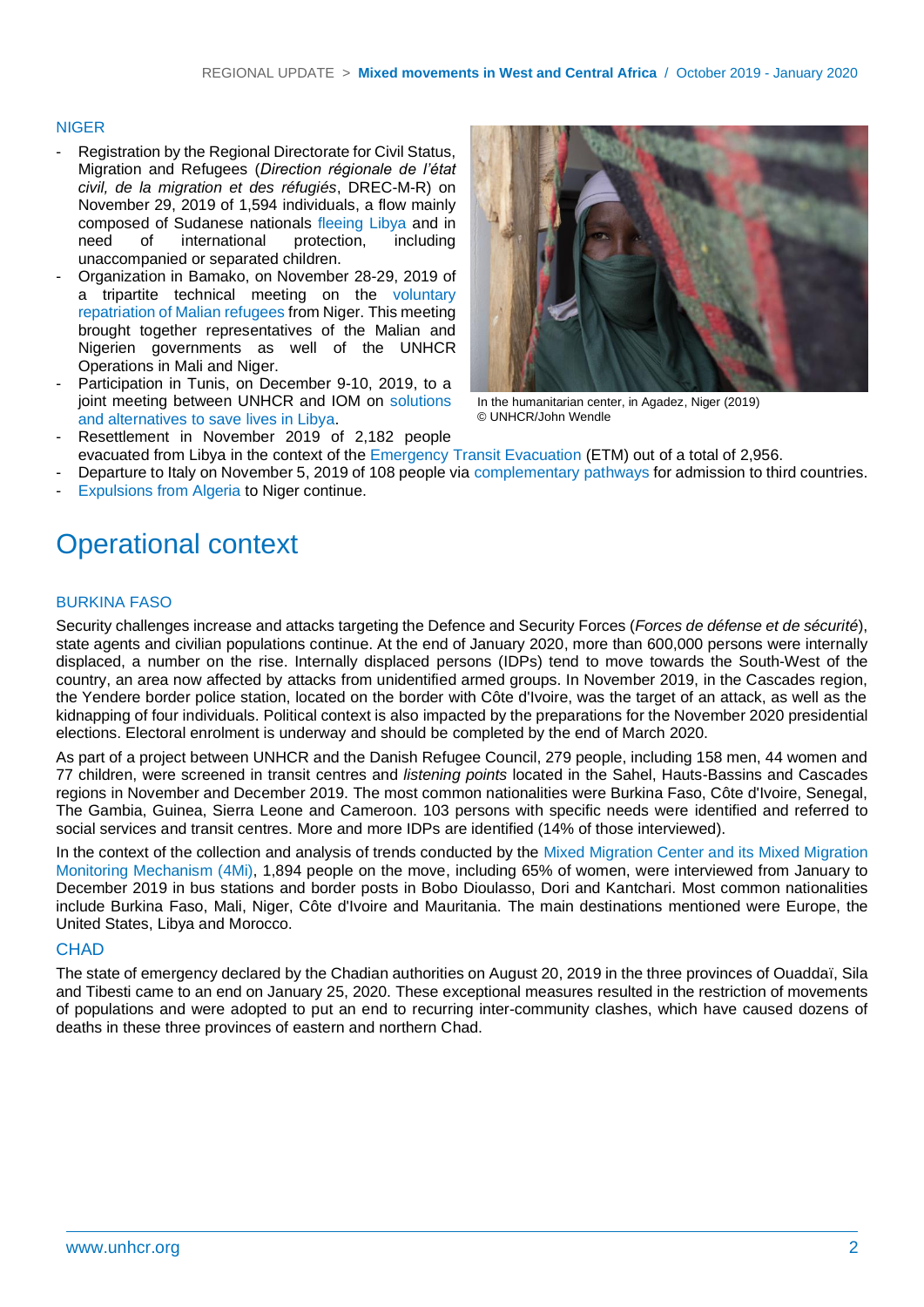

Sudanese refugees in Hilouta, Chad (2020) © UNHCR/Aristophane Ngargoune

In December 2019, an inter-community conflict between Arab and Massalit tribes in El Geneina, West Darfur, Sudan has displaced more than 11,000 refugees to Chad. These new arrivals are currently hosted in several villages and sites located along the border between Chad and Sudan, near the city of Adré, in the province of Ouaddaï, where 128,000 Sudanese refugees already reside. In coordination with UNHCR, the authorities have identified the new Kouchaguine-Moura site in the Amleyouna sub-prefecture to relocate these new arrivals. The first convoy of 273 refugees arrived on February 4, 2020.

In the context of the conflict between the Chadian government and residents of the Miski gold zone, 440 people have fled between October 2019 and January 2020. 97 people were arrested near Faya-Largeau, before being released a few days later.

From October 2019 to January 2020, the 100 community relays of the national Red Cross society deployed along 74 main entry and exit points in the framework of a partnership with UNHCR and the authorities have interviewed 5,958 persons on the move, bringing to 18,833 the total number of people interviewed in 2019. Chadian nationals represent more than 53% of these individuals, followed by nationals of neighbouring countries, such as Sudan, the Central African Republic, Nigeria, Cameroon and Niger. The percentage of people likely to come under the competence of UNHCR is estimated to reach 15%.

### MALI

Through the Inclusive National Dialogue launched in December 2019 in Mali, priority actions were identified in the short, medium and long terms, including the deployment of the reconstituted Defence and Security Forces (*Forces de défense et de sécurité*), administrative services and basic social services across the country. It also led to four major resolutions relating to the organization of legislative elections and a constitutional referendum, to security, to the redeployment of the administration, and to the Agreement on Peace and Reconciliation resulting from the Algiers process. After six months of suspension due to a disagreement between the Malian government and the Coordination of Azawad Movements (CMA), the fourth session of the committee responsible for monitoring the Algiers Agreement has resumed on January 19, 2020 in Bamako with a focus on the return of the national armed forces to Kidal and the reinterpretation of certain provisions of the Agreement in accordance with the recommendations of the recent Inclusive National Dialogue.

On January 22, 2020, a meeting of the electoral college was convened for the organization of legislative elections, the first round of which is planned for March 29, 2020. The vote, originally scheduled for 2018, had been postponed due to the political and security context. Originally scheduled for January 13, 2020, the trial of General Amadou Haya Sanogo, head of the ex-junta, and his co-defendants has been delayed indefinitely.

While teachers unions are on strike, the government has announced the recruitment of more than 15,000 volunteers to replace the strikers.

Attacks against the Defence and Security Forces have increased and inter-community conflicts in the Central and Northern regions of Mali persist.

#### **NIGER**

Security environment in Agadez has remained calm but unpredictable due to the increasing criminal threats in the city of Agadez and on the main roads connecting Agadez to other regions and communities. Car thieves often target allterrain vehicles, mainly on highways. After a rise in smuggling in November 2019, it has decreased slightly in December 2019 and January 2020. Several cases of kidnapping of Nigerien nationals using the roads connecting Niger to Libya were reported in January 2020. Humanitarian activities were not impacted.

### **Activities**

#### BURKINA FASO

- On November 19-20, 2019, a training session on the national referral mechanism was organized by IOM, with the participation of various actors involved in the management of mixed movements in the Sahel region. UNHCR presented the mandate of the organisation and spoke about the Seytenga *listening center*.
- In the Hauts Bassins region, two capacity-building sessions were held on November 19-21 2019 on the identification and referral of people of concern to UNHCR and on the risks associated with irregular movements. Municipal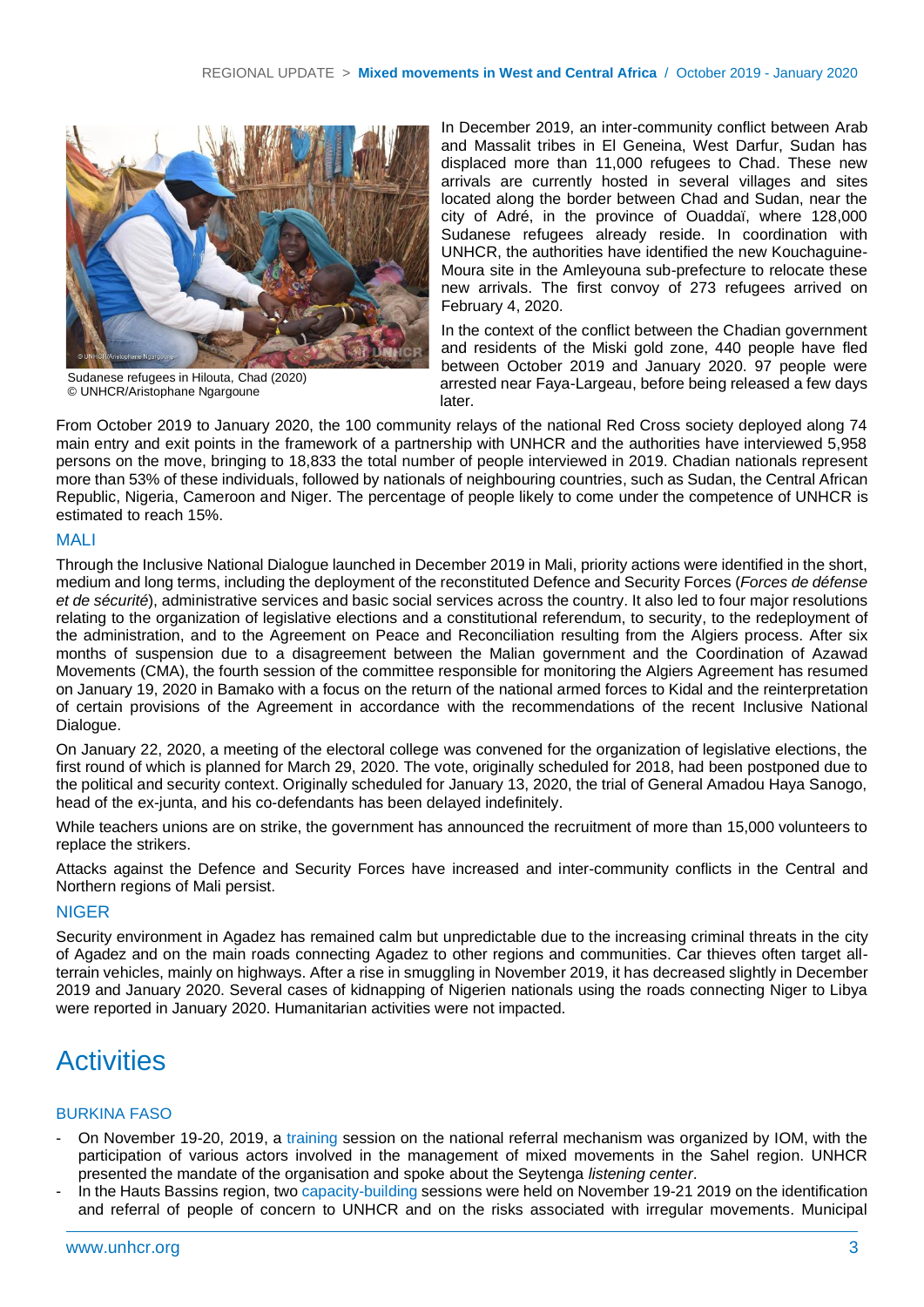councillors, community leaders, associations as well as representatives of youth, women and state services were invited.

- In November and December 2019, two screenings followed by a debate, 11 educational talks animated by community relays and a theatre forum took place in the Sahel region with a view to train refugees and displaced persons as well as host communities on the protection risks encountered in the context of mixed movements. A total of 1,662 people, including 548 boys, 450 men, 364 girls and 300 women, were sensitized.
- In November and December 2019, four screenings followed by a debate, three theatre forums and four educational talks were organized in the Hauts-Bassins and Cascades regions. They dealt with the various profiles and needs of persons within mixed movements, protection risks *en route* as well as with existing referral mechanisms for migrants and asylum-seekers in Burkina Faso, including the national mechanism and the mechanism set up between IOM, UNHCR and the National Commission for Refugees. A total of 2,551 people, including 769 women, 680 men, 492 girls and 610 boys, were reached.
- In the Cascades region, four training sessions for women in the community of Niangoloko and elected officials in the community of Sidéradougou were held in December 2019 with a focus on international protection and protection risks faced by refugees, asylum-seekers, stateless persons and internally displaced persons. These sessions reached 198 people, including 110 women and 88 men.
- Implementation challenges remain major for UNHCR and partners. Insecurity and the reduction of the humanitarian space hamper access to more than 3,500 Malian asylum-seekers from the North and Boucle du Mouhon regions as well as the organization of capacity-building activities relating to international protection for newly assigned police officers. Growing stigmatization of refugees is also observed in the Sahel region and beyond, leading to arbitrary arrests in some cases.

#### MALI

- On 30 January 2020, the second coordination meeting on border management and cross-border crime was organized by the European External Action Service (EEAS) around the theme of migration criminality. The objective was, on the one hand, to inform relevant stakeholders about existing initiatives with a view to avoid duplications and create synergies, and, on the other hand, to increase the visibility of the issue in coordination and security meetings at different levels.
- A total of 203 awareness-raising sessions were organized in Mopti, Gao and Timbuktu between October 2019 and January 2020. They reached 2,357 people on the move (incoming and outgoing flows), including 1,588 men and 769 women, and dealt with mixed movements and associated protection risks.
- On December 18, 2019, UNHCR took part in the national celebration of International Migrants Day. The official ceremony was organized in Ségou by the Ministry of Malians Abroad around the question: *What type of migration governance is possible at the African level under the Malian chairmanship of the African Union Specialized Technical Committee on Migration, Refugees and Internally Displaced Persons*? During the festivities, UNHCR participated in various panels to raise the question of asylum in Mali and the role of UNHCR in the context of mixed movements.
- In Gao, UNHCR participated in an awareness-raising activity on trafficking in persons and smuggling organized by the Justice and Corrections Section of the United Nations Multidimensional Integrated Stabilization Mission in Mali (MINUSMA) targeting people on the move.
- In the Timbuktu region, UNHCR, in collaboration with MINUSMA, organized a capacity-building session for 40 women leaders and local authorities in Goundam and Niafounké. The objective was to inform participants about mixed movements and UNHCR's mandate.
- In Gao, UNHCR, in collaboration with the United Nations Population Fund (UNFPA), MINUSMA, UNICEF and UN WOMEN, facilitated a capacity-building session for the Defense and Security Forces and members of civil society.

#### NIGER

- Following the December 2019 demonstrations of refugees and asylum-seekers, approximately 335 arrests were made. Individuals were transferred to detention centers and about 86 of them are scheduled to appear in court. The DREC-MR has gained access to detention in order to ensure communication with the police, interact with refugees and asylum seekers, promote the access for humanitarian actors, ensure that rights are respected and basic needs covered. The National Agency for Legal and Judicial Assistance (*Agence nationale pour l'assistance juridique et judiciaire*, ANAJJ) was contacted on January 5, 2020, the day after the events, to assist refugees and asylum-seekers who had been arrested. Follow-up is ensured through UNHCR's partners, namely INTERSOS, the Regional Directorate for Child Protection (DRPE) and Juvenile court, in order to separate children from adults, guarantee the release of children under 13 and offer an alternative to detention for minors over 13.
- In Arlit, a joint training session was organized by UNHCR, the Directorate of Territorial Surveillance (*Direction de la Surveillance du Territoire*, DST), the Directorate of Civil Status and Refugees and IOM with a focus on UNHCR's mandate, the national asylum framework in Niger, international protection in the context of mixed movements, statelessness and trafficking in persons. A total of 36 participants from the local Defence Forces were reached.
- In Arlit, 30 police officers assigned to border posts were sensitized on December 2-3, 2019 by the International Committee for Emergency Aid and Development (*Comité international pour l'aide d'urgence et le développement*,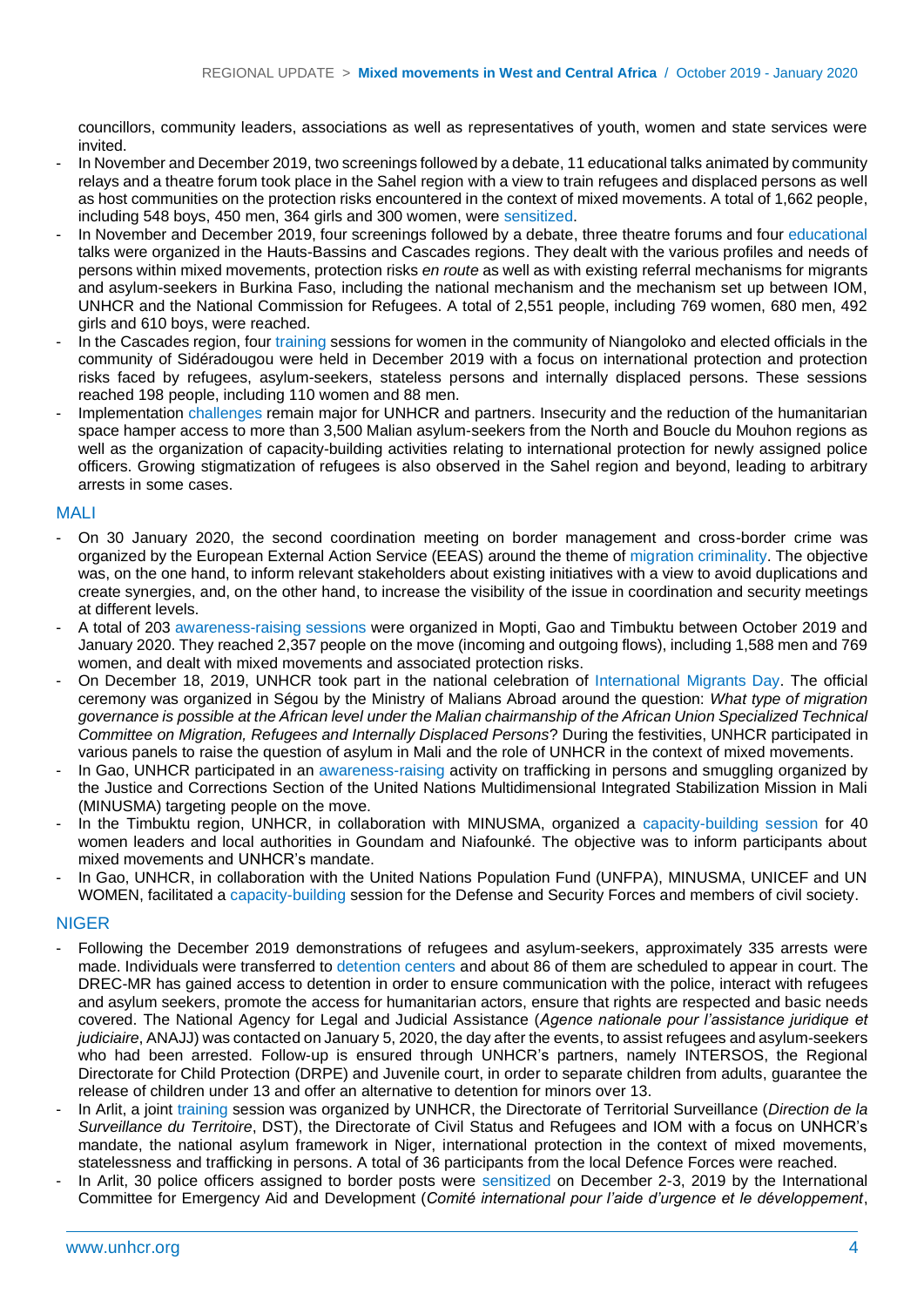CIAUD), the DST, UNHCR and IOM. This initiative is part of a wider project of monitoring of mixed movements implemented by CIAUD.

- Information leaflets for refugees and asylum-seekers were produced. They deal with the international and national asylum framework, mixed movements and the referral of people in need of international protection.
- Nine awareness billboards were developed for people on the move. They share the contacts of nearby border police stations, where CIAUD observers facilitate referral for persons likely to present needs of international protection.
- In the Agadez humanitarian center, 36 awareness-raising sessions were organized on peaceful coexistence, the status of community structures, general and environmental hygiene, procedures to request leaves of absence and internal rules. They targeted 283 people, including 50 women.
- A training was organized for state officials responsible to rule on the admissibility of applications for international protection with a view to strengthen their capacity to apply the provisions of the 1951 Geneva Convention relating to the status of refugees dealing with the exclusion of refugee status as well as to examine applications based on gender identity and sexual orientation and those involving sexual and gender-based violence. A distinct training was organized for interpreters on interpretation in the context of asylum.
- The development of capacities of State eligibility officers in the field of refugee status determination (RSD) is underway. Observation of RSD interviews is conducted on a weekly basis with a view to strengthen interview techniques, combined with weekly meetings aimed at sharing trends and challenges encountered.

#### **CHAD**

In order to offer an alternative to irregular onward movements through information on the protection risks involved, an awareness plan was implemented from July to December 2019. Films were screened at bus stations and on buses running between N'djamena and Abéché as well as between N'djamena and the South. 106,560 persons on the move were reached. The national Red Cross society has also organized various events, such as panel discussions, plays and radio broadcasts, to raise awareness among young people.

### Forthcoming

#### BURKINA FASO

- Completion of the annual work plan to implement the recommendations of the December 2017 Dakar Symposium on Asylum and Migration.
- Conclusion of the Asylum and Migration partnership project with the Danish Refugee Council.
- Finalisation of the survey report on onward movements of Malian refugees in the Goudoubou camp, and implementation of a project to empower young refugees with a view to offer an alternative to irregular onward movements.

#### **CHAD**

Implementation of a monitoring of mixed movements following the renewal of the partnership agreement between UNHCR and the national Red Cross society.

#### MALI

- Official launch on February 13, 2020 of the UN Network on Migration at the national level.
- Implementation of awareness-raising activities on the protection risks *en route* in collaboration with the Ministry of Malians abroad.
- Signature of a standard operating procedure between IOM and UNHCR to promote identification and referral in the context of mixed flows.

## **Global Compact Migration**

#### NIGER

- Signing of a new memorandum of understanding between UNHCR and the government of Niger on the Emergency Transit Mechanism (ETM) from Libya to Niger.
- Visit of the German and French authorities in charge of resettlement.
- Visit of the facilities hosting in Niamey the evacuees from the Emergency Transit Mechanism (ETM) by the American regional coordinator for refugees based in Kampala.
- Launch in February/March 2020 of an English learning program for unaccompanied minors hosted in the Hamdallaye transit center in Niamey.
- Departure of 67 refugees for Italy scheduled for February 25, 2020.